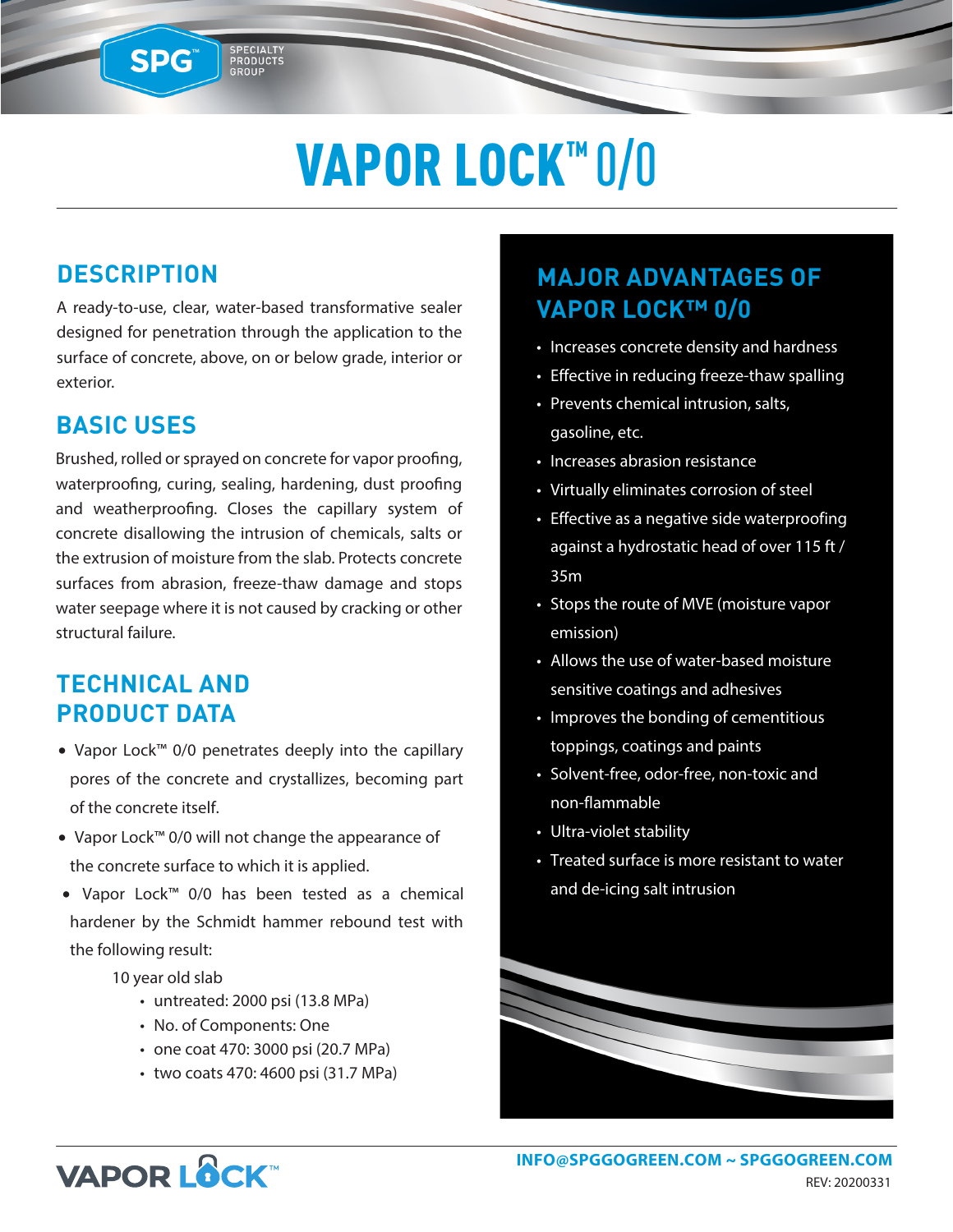# VAPOR LOCK™ 0/0

### **TECHNICAL AND PRODUCT DATA CONTINUED**

• New Pour Treated 4900 psi (33.7 MPa)

SPG

- one coat 470: 6000 psi (41.3 MPa)
- Shelf Life 12 months at 41-75°F (5-24°C)

SPECIALTY<br>PRODUCTS<br>GROUP

- Packaging: 20L pails & 200L drum
- Pot Life: Indefinite
- Flash Point: None
- Clean-up: Water

### **APPLICATION INSTRUCTIONS**

Mix Vapor Lock™ 0/0 thoroughly before using and keep it agitated during use as the active ingredients are in suspension and will settle. Do not thin in any way.

Fresh Concrete - Vapor Lock™ 0/0 is applied to green concrete as soon as the surface water sheen has disappeared and the concrete can be walked upon. On vertical, formed surfaces, Vapor Lock™ 0/0 is applied as soon as the forms have been stripped.

Old Concrete - Surfaces to be treated should be swept or brushed clean and then tested for absorption by sprinkling water on them. If the water drops bead up and are not readily absorbed by the concrete, treat with SPG BDE 1001™—Bio-Degradable Etcher. This will open the capillaries and allow penetration of Vapor Lock™ 0/0. Vapor Lock™ 0/0 must be absorbed into the slab to be effective. Oil or other stains must be removed before applying Vapor Lock™ 0/0. Clean and prepare the surface per selected Tech Bulletin, contact manufacturer for direction.

#### **COVERAGE**

Vapor Lock™ 0/0 is best applied by low pressure spray, although it can be applied with a roller or brush. Vapor Lock™ 0/0 is normally applied in two light coats, the second as soon as the surface is dry to the eye, with each coat averaging between 300 and 400 square feet per gallon (28 and 37 m<sup>2</sup>/L). If the application is in one coat, coverage should be about 190 square feet per gallon (1.75 m<sup>2</sup>/L). Absorption amounts will vary according to the porosity of the concrete. Contact manufacturer if application rates are not close to specified. For chemical hardening, for very porous concrete, or to maximize resistance to stains or mild acids apply a 2nd coat until the surface is saturated. The surface will show a light sheen when saturation is reached. A blooming or whitish deposit sometimes forms on the surface if ponded areas are left to dry. To avoid this blooming effect make sure that Vapor Lock™ 0/0 is not allowed to pond on the surface or flush the surface with clear water 30 to 45 minutes after application to remove any ponding residue. If residue remains after drying, brush with a stiff broom and dilute with Vapor Lock™ 0/0 to remove if necessary.